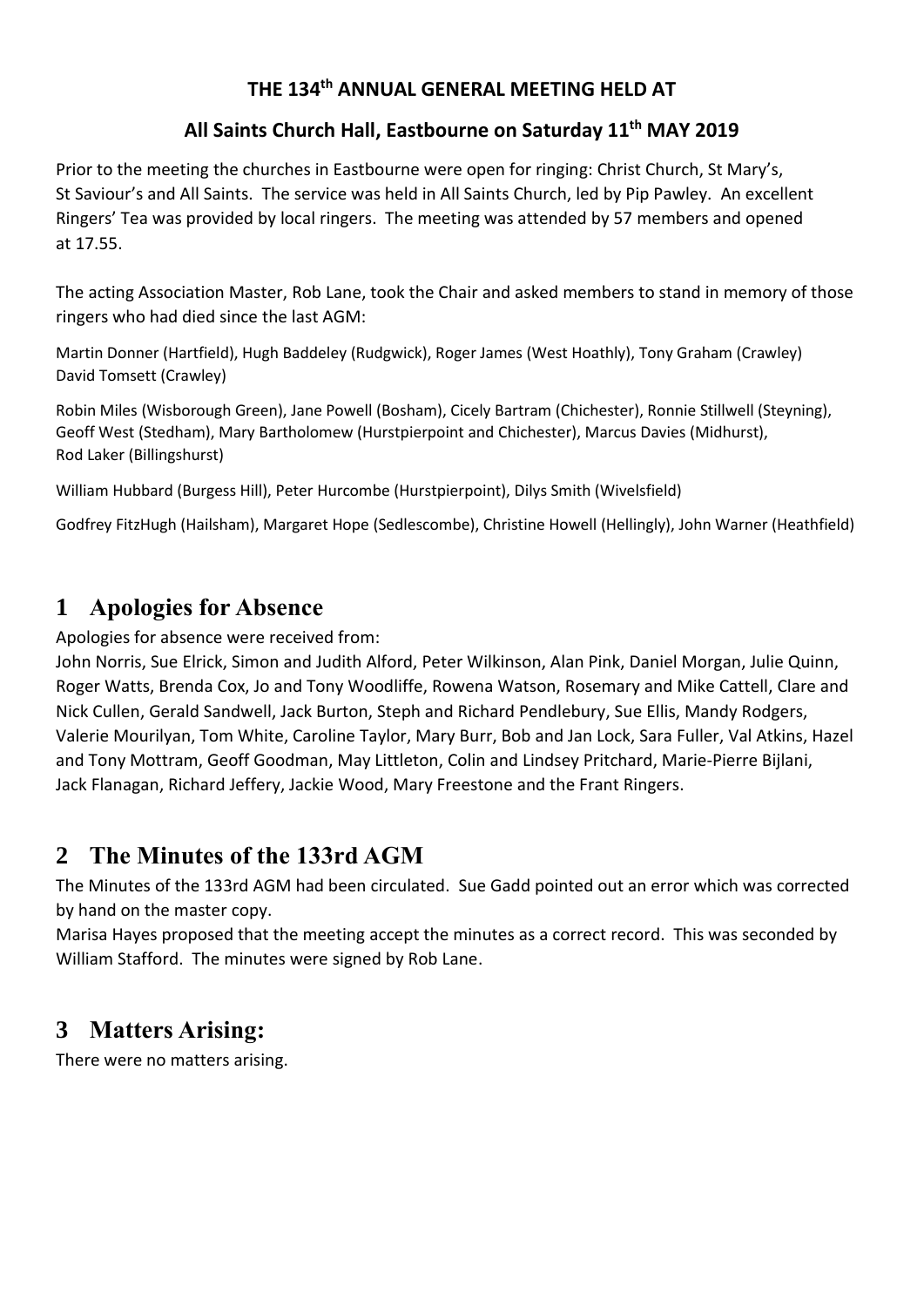### **4 Reports for 2018**

- 
- (a) Master (b) Communications & Events (c) Training & Recruitment
	-
- 
- (g) Peal Report (h) Central Council Report

The reports were accepted with no questions

## **5 The Sussex Churches Bell Restoration Fund**

Graham Hills summarised the BRF activities and accounts as published in his report. He added that the work at Angmering is now complete but will be reported as part of this year's, 2019, activity.

He listed the BRF District Representatives:

| Northern | Simon Alfold         |
|----------|----------------------|
| Southern | Nick Cullen          |
| Eastern  | <b>Philip Pawley</b> |
| Western  | <b>Rik Clay</b>      |

### **6 Presentation of Accounts for 2018**

(a) Summary of 2018 Unrestricted accounts and questions Sue Gadd guided the meeting through the accounts. Generally, there has been an excess of income over expenses of ~£2,000. However, the handbells were revalued to £5,750, a reduction of £5,907 which appears as an expenditure. £5,750 is what the handbells should realise if sold. £12,000 is the cost of replacing the handbells with new; this is the insurance value.

(b) SYRF (The Reg Johnson and Harold Wood memorial Fund)

Sue explained that drawings on this fund were lower than usual because of the location of the Ringing World National Youth Contest.

On conclusion of her presentation, Rob wished Sue a happy birthday.

#### **7 2019 Accounts Items**

(a) Appointment of Independent Examiner for 2019

Neil James of Lewes was proposed as the Independent Examiner of the accounts for 2019 by Graham Hills. This was seconded by Philip Pawley and accepted by the meeting unopposed.

#### (b) Development Fund

Sue Gadd pointed out that the Association's Unrestricted Fund had been growing in recent years. This has been largely due to the decrease in costs of the distribution of district news sheets. The growth of the Unrestricted Fund beyond its requirement to meet the running expenses of the Association is not approved of by the Charities Commission. To this end Sue had proposed to the General Committee in March that a buffer of one year's expenses be held in the Unrestricted Fund, say £12,000, and that the excess be transferred to a new Restricted Fund called the Development Fund. This proposal was accepted by the General Committee and the guidelines for awarding grants are appended to these minutes.

(d) Safeguarding (e) Library (f) District Secretaries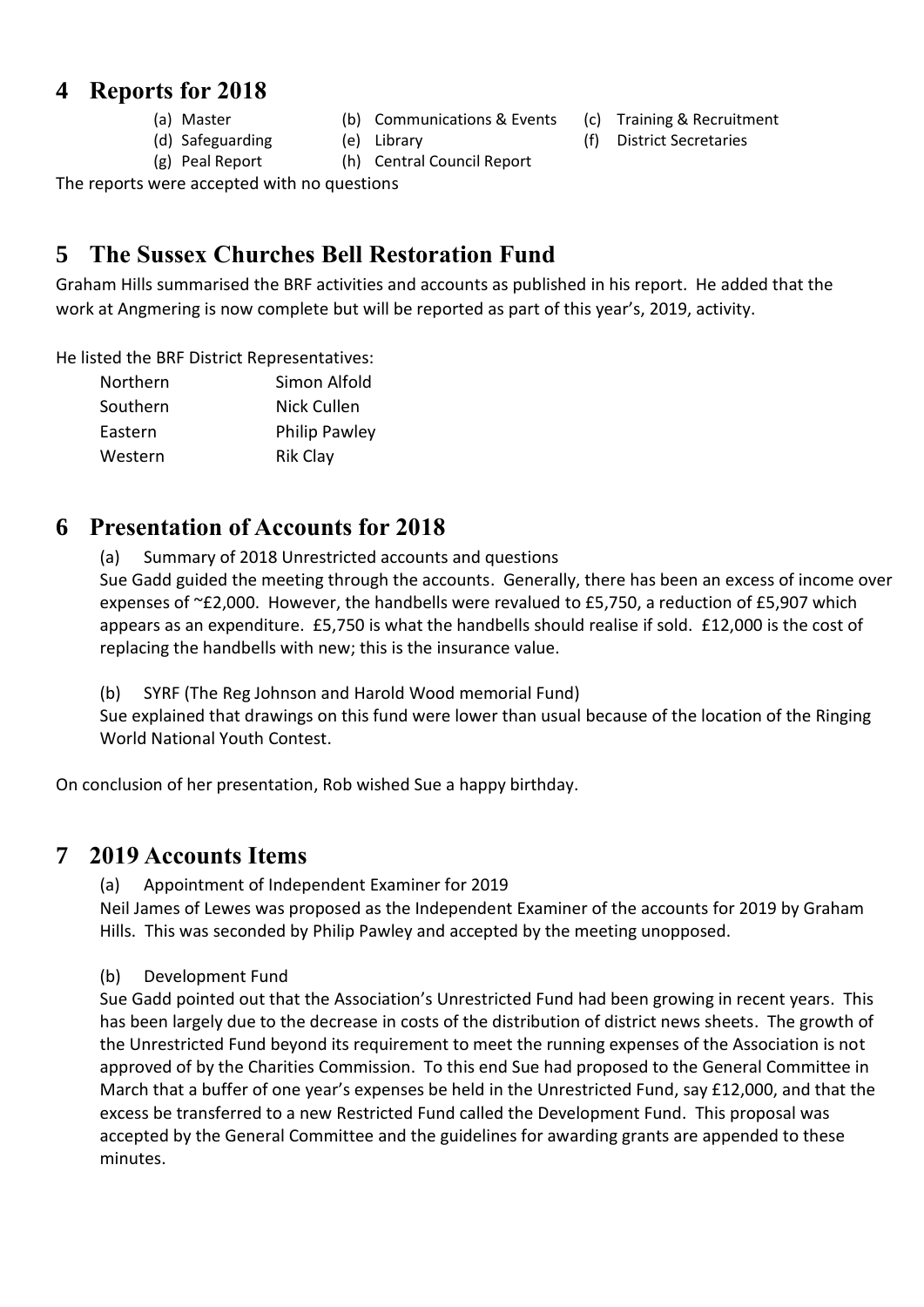Jeremy Alford asked if new rings of bells, currently excluded from the BRF, would be included. The answer was yes.

Jonathan Franklin stated that only money given specifically for a Restricted Fund could be put into that Restricted Fund. That is, transfer of money from the Unrestricted Fund is not allowed. For such transfers to be allowed, the fund would have to be a Designated Fund. Sue said this did match the advice she had received.

### **8 SCACR Insurance Policies & Benefits**

Sue Gadd summarised the policies as they stand at present: Employer liability Public liability Personal accident The 70 age limit only applies to the disability benefits of this policy. Trustees and Officers legal costs Handbells This had been three separate policies

Regarding the current policy Roy Cox asked if the activity of training is specifically mentioned – are trainers and trainees covered. The answer was that it is not specifically mentioned but that training is a normal part of the activity.

Rosemary Cox asked if the PCC had to be notified every time visitors come to the tower. The answer was not if the person giving permission had been delegated to do so by the PCC.

The discussion widened to the insurance of visitors by the PCC. In summary, those visiting a tower for an activity organised by that tower, for example practice night, our covered by the tower's PCC insurance and those on outings are covered by the PCC of the organising tower as it counts as a church outing.

Sue went on to describe the difficulties that she had had with the insurers not understanding the activities involved in bellringing and the inefficiency of the insurance broker. On the later point she had made a formal complaint which was upheld resulting the fee being fully refunded.

Sue indicated that she is intending to combine all the policies and put them with the Ecclesiastical Insurance Group. Sue had attended a seminar on insurance for ringers at an ART conference given by Marcus Booth. Ecclesiastical do understand the needs of bellringers and personal accident would cover ages 16 - 80 (as opposed to 16 - 70 on current policy). As with the present policy, there would be no age limit on public liability or employers' liability therefore trainers and recruits would be fully covered up to the age of 80. Jeremy Alford drew the meeting's attention to an article by Marcus Booth in the Ringing World supportive of Sue's plan. Jeremy also pointed out that no broker would be required.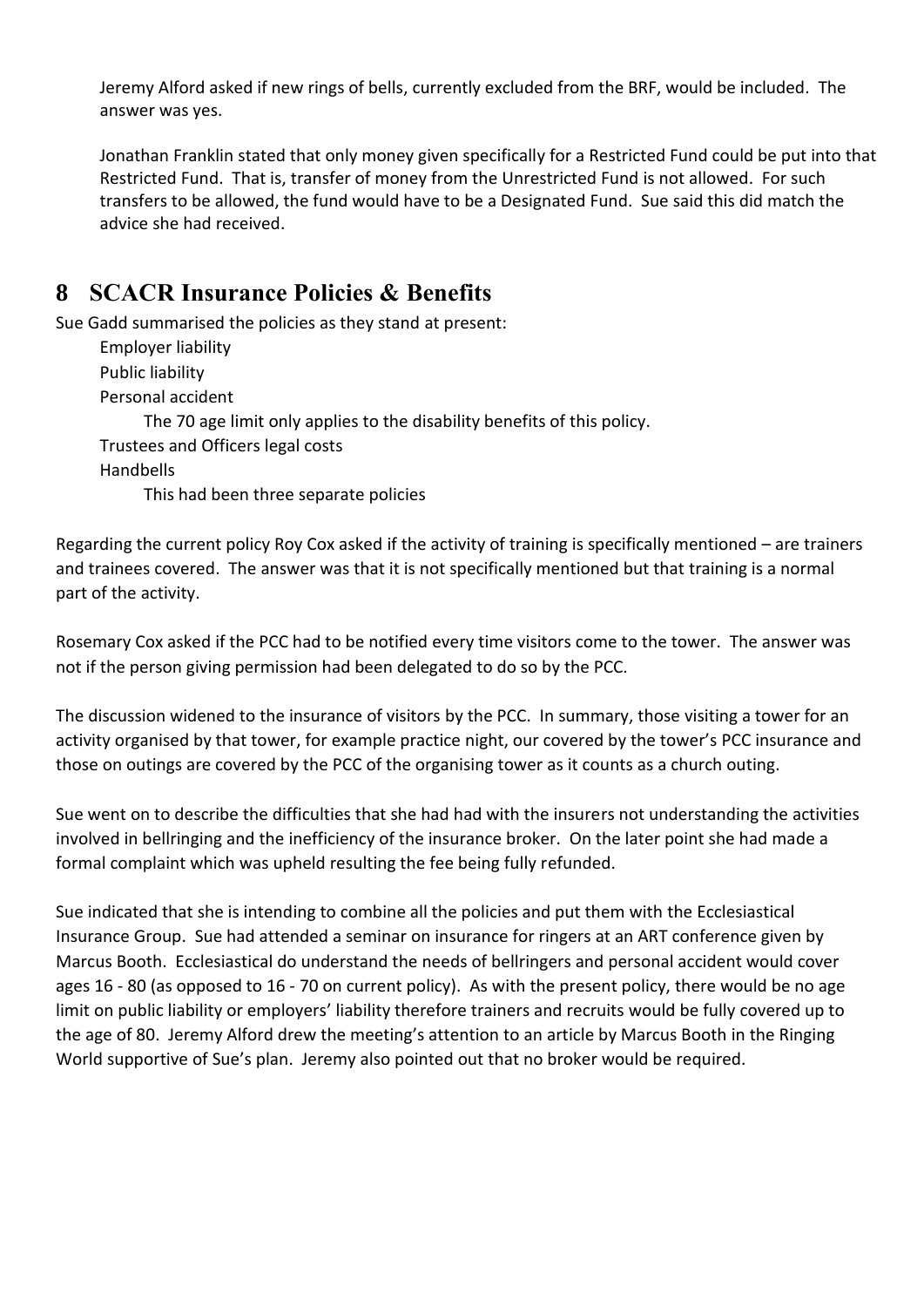## **9 Election of Officers:**

There being only one nomination for each office, the following are elected:

Master Rob Lane General Secretary Hamish McNaughton Treasurer Sue Gadd BRF Secretary Graham Hills Trustee **Sume Jonathan Franklin** Safeguarding Officer Sue Child 5th CCCBR Rep. Sue Gadd

Marisa Hayes introduced Sue Child to the meeting.

## **10 Forthcoming Events**

**South of England Show, 6-8 June**: Alison Everett was pleased to announce that the Diocese have invited us to join them in the Sanctuary. The Dewby mini ring will be sited there. The number of volunteers that can be admitted free per day has been reduced form 20 last year to 12 this year. We need at least 16 to cover the morning and afternoon. Alison is looking to the Association to fund the difference. She is still looking for volunteers to cover the Friday and Saturday.

Rob Lane drew to the meeting's attention that Josh Hutchinson will be organising the **Quarter Peal Week** for the 13-22 September and a **Barn Dance** to be held in late September.

David Kirkcaldy is organising the Two-Day Training Course to be held on the 25<sup>th</sup> and 26<sup>th</sup> of October.

#### **11 Any Other Business**

- 1) Samuel Canning shared a joke with the meeting: "What do you call fours pairs of bells that change by themselves?" - "Self-catering!"
- 2) Sound Control

Jeremy Alford asked that the Association encourage the installation of sound into towers that are having work done. The concern is the unwanted outcomes arising from complaints about the noise of the bells. He suggested additional funding for those towers willing to undertake this work as an incentive.

- 3) Pat Aylward said that as a result of tidying Ringmer ringing chamber she is looking for a good home for many years of Ringing Worlds.
- 4) Philip Pawley said that he is looking for an old bell wheel to be used in a Flower Festival at All Saints, Eastbourne as part of a flower display.
- 5) Rob Lane said that he had hoped to give a 50-year membership certificate to Rowena Watson, but she was unable to attend the meeting. Colin Brown will take the certificate to Rowena.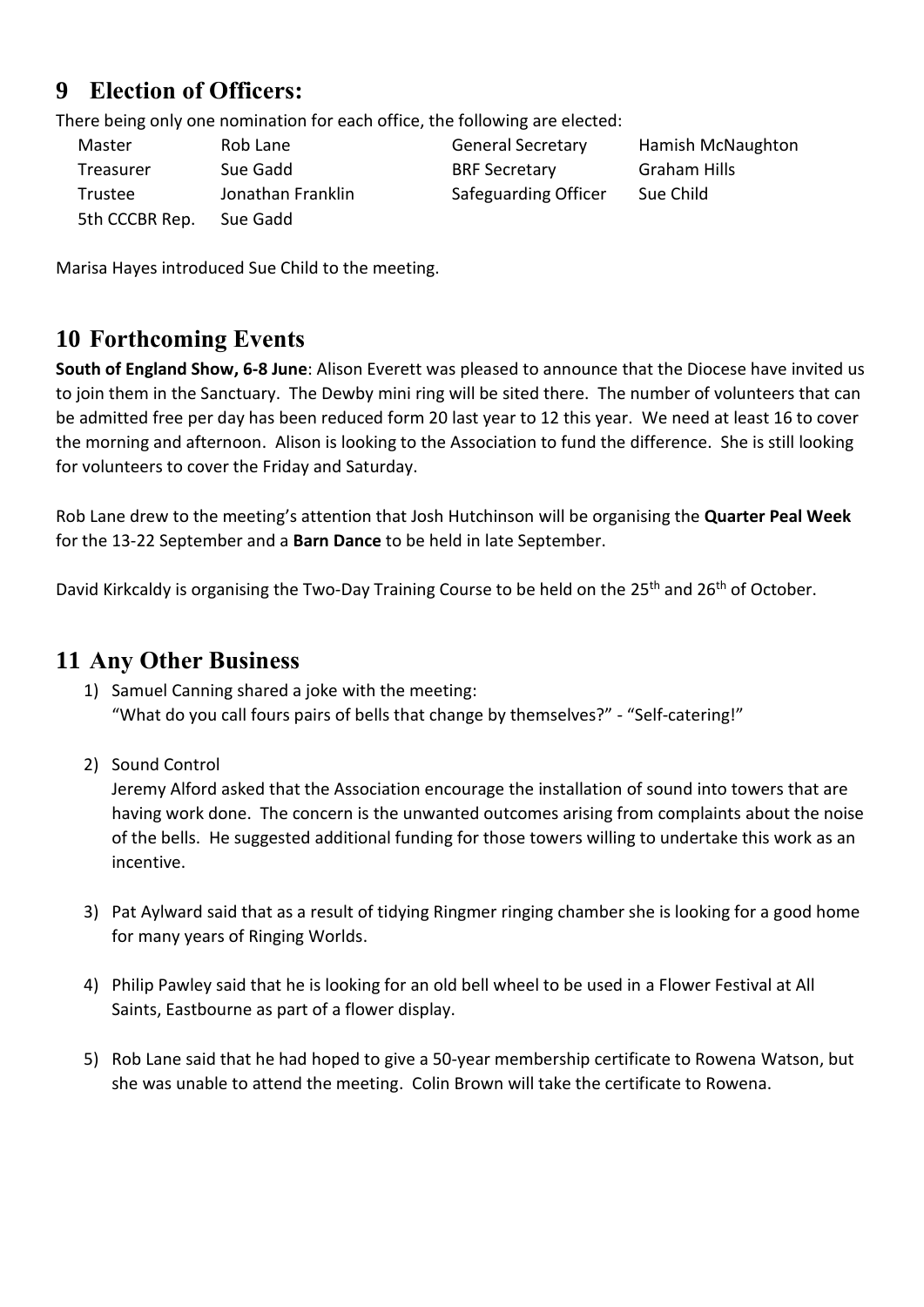## **12 Votes of Thanks**

- 1) Whilst discussing the SYRF, mention of the Ringing World National Youth Contest could not go without congratulations being offered to the young ringers and a vote of thanks to Anne Franklin and Sandra Alford for all their work.
- 2) On behalf of the meeting Jonathan Franklin thanked Rob Lane and Hamish McNaughton for taking on the roles of Master and Secretary left vacant at last year's AGM.
- 3) On behalf of the meeting Graham Hills thanked Sue Gadd for the huge amount of work and her perseverance with the Association's insurance.
- 4) Hamish McNaughton thanked Sandra Alford and the Admin Team for their support and guidance.
- 5) Rob Lane thanked Jon Spencer for his work on the database and Richard Pendlebury for this work on the website and mailing system. The development and maintenance of the IT systems has been crucial to the running of the Association.
- 6) Rob Lane thanked the retiring officers, Pat Aylward (Safeguarding) and Jack Burton (Trustee), for their work for the Association.
- 7) Rob Lane thanked Tom and Jackie Barlow for joining us from Kent. Tom is a Vice-President of the Kent County Association of Change Ringers and a former Eastbourne ringer.
- 8) Rob Lane thanked all the Eastbourne ringers involved with the organisation of the day and providing an excellent tea. In particular, he identified Marian Hollands the mastermind, Pip Pawley for leading the church service and Ian Fry for playing the piano.

The meeting closed at 19.05.